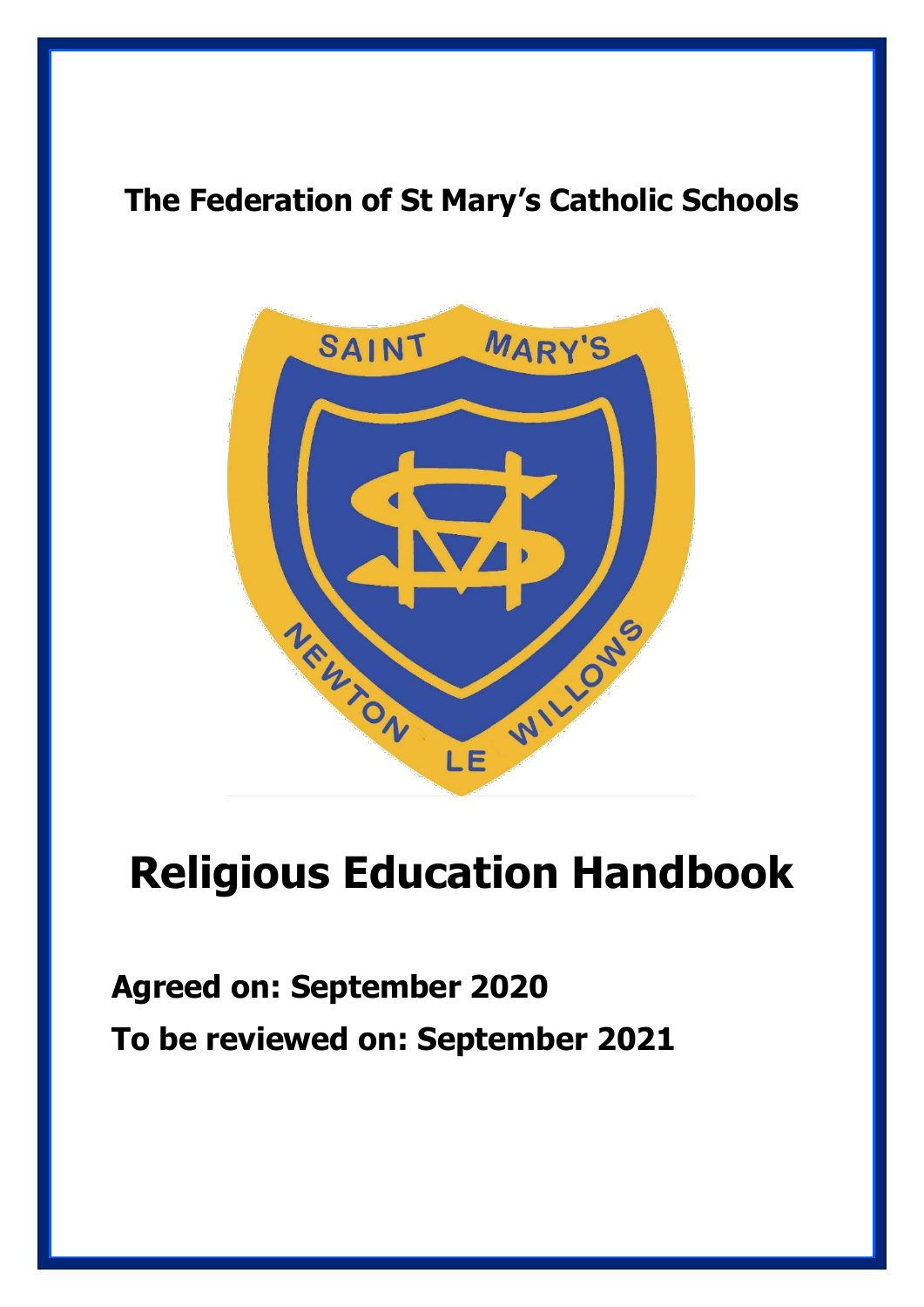#### **Contents**

- 1. The Mission Statement
- 2. The Aims and Objectives of Religious Education
- 3. The Religious Education Programme
	- $\sim$  Overview of content: Themes/Topics
	- $\sim$  How to deliver the programme: the process
- 4. Planning
- 5. Assessment
- 6. Recording
- 7. Reporting
- 8. Evaluation of teaching
- 9. Evaluation of learning
- 10. Staff development/communication
- 11. Staff induction
- 12. Resources
- 13. Relationship of Religious Education to the whole curriculum
- 14. Evaluation of Religious Handbook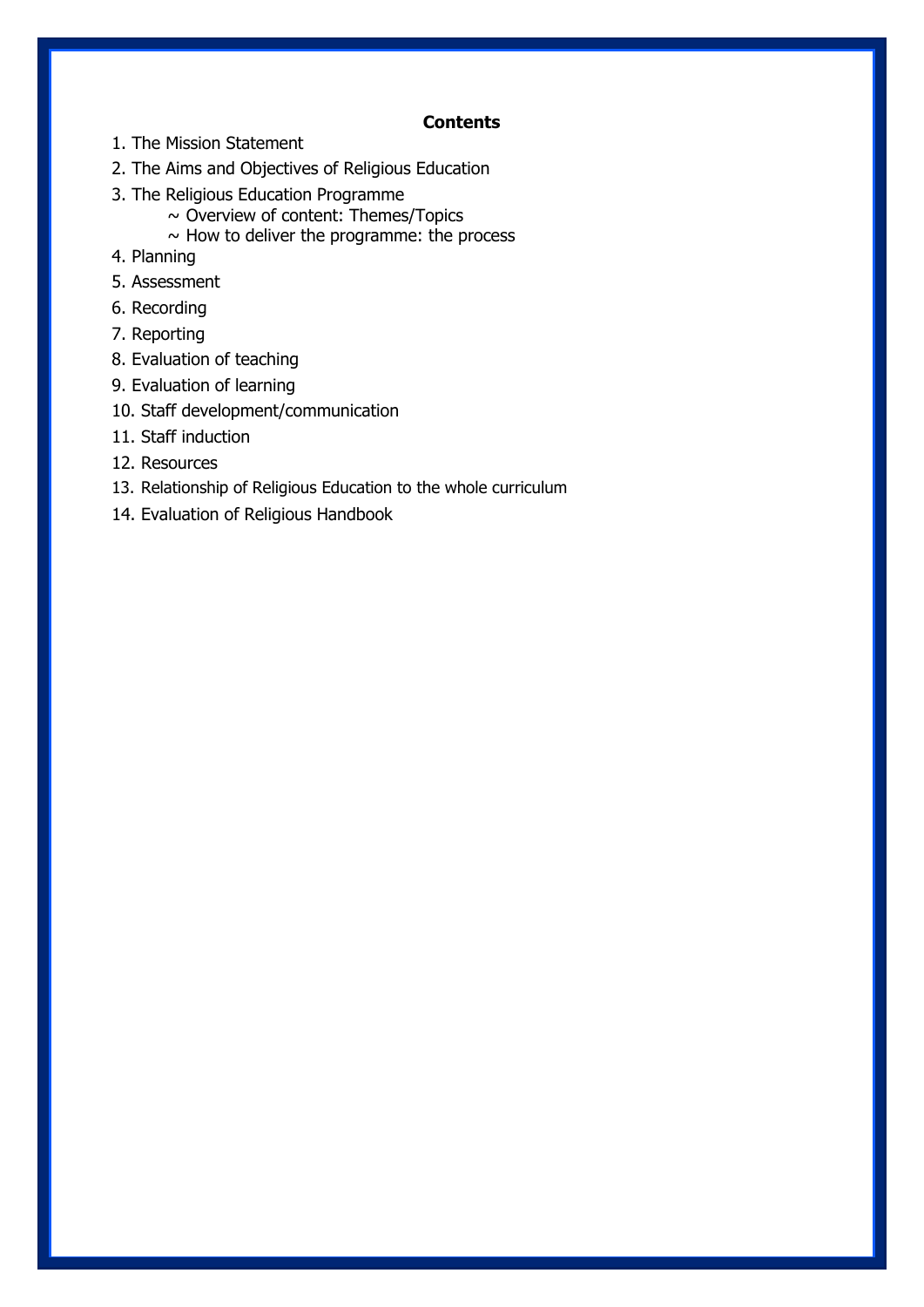# **1. St Mary's Mission Statement**

#### **Mission Statement**

"I can do all things trough Christ who strengthens me."

#### Philippians 4:13

#### **Our Values**

These values are important to all the family of St Mary's. Our children have spoken about the importance of having values and consistency across all classes regardless of age. Our core values are: Respect, Compassion, and Resilience.

- To show respect for oneself, for others and for the school environment.
- To show compassion and be a Good Samaritan.
- To develop a positive, resilient 'can do' attitude in all areas of school life.

## **2. The Aims and Objectives of Religious Education**

The outcome of Religious Education

The outcome of excellent religious education is religiously literate and engaged young people who have the knowledge, understanding and skills – appropriate to their age and capacity – to reflect spiritually, and think ethically and theologically, and who are aware of the demands of religious commitment in everyday life. Religious Education Curriculum Directory for Catholic Schools, 2012

The aims and objectives of Religious Education at St Mary's are:

- To teach Religious Education discretely and developmentally to ensure the deepening of knowledge and understanding of key theological ideas and their application to life.
- To ensure 10% of the week for each Key Stage is devoted to curriculum Religious Education
- To provide marked progression through the different stages of education as tracked on an assessment system
- To offer ample opportunities for children to apply and use their knowledge and skills in cross-curricular studies to deepen their understanding of religious truths and think creatively.
- To develop appropriate skills and attitudes which allow for a free, informed response to God's call in everyday life, which inspire awe and wonder daily
- To encourage the use of these skills in other areas of the curriculum
- To engage with their own and others' beliefs and values, develop good attitudes and dispositions so that our children are instilled with a love of learning and a desire to go on learning.
- To encourage study, investigation and reflection by the pupils using the skills and strategies of Cooperative Learning and the vocabulary taught in their 'Relationship and Sex Education' (RSE) lessons.
- To engage with difficult questions of meaning and purpose which everyone has to face from time to time and so enable them to think critically about their own questions of meaning and purpose.
- To encourage analysis, reflection on and critical appreciation of difficult questions particularly through the EXPLORE phase of 'Come & See' and their RSE lessons.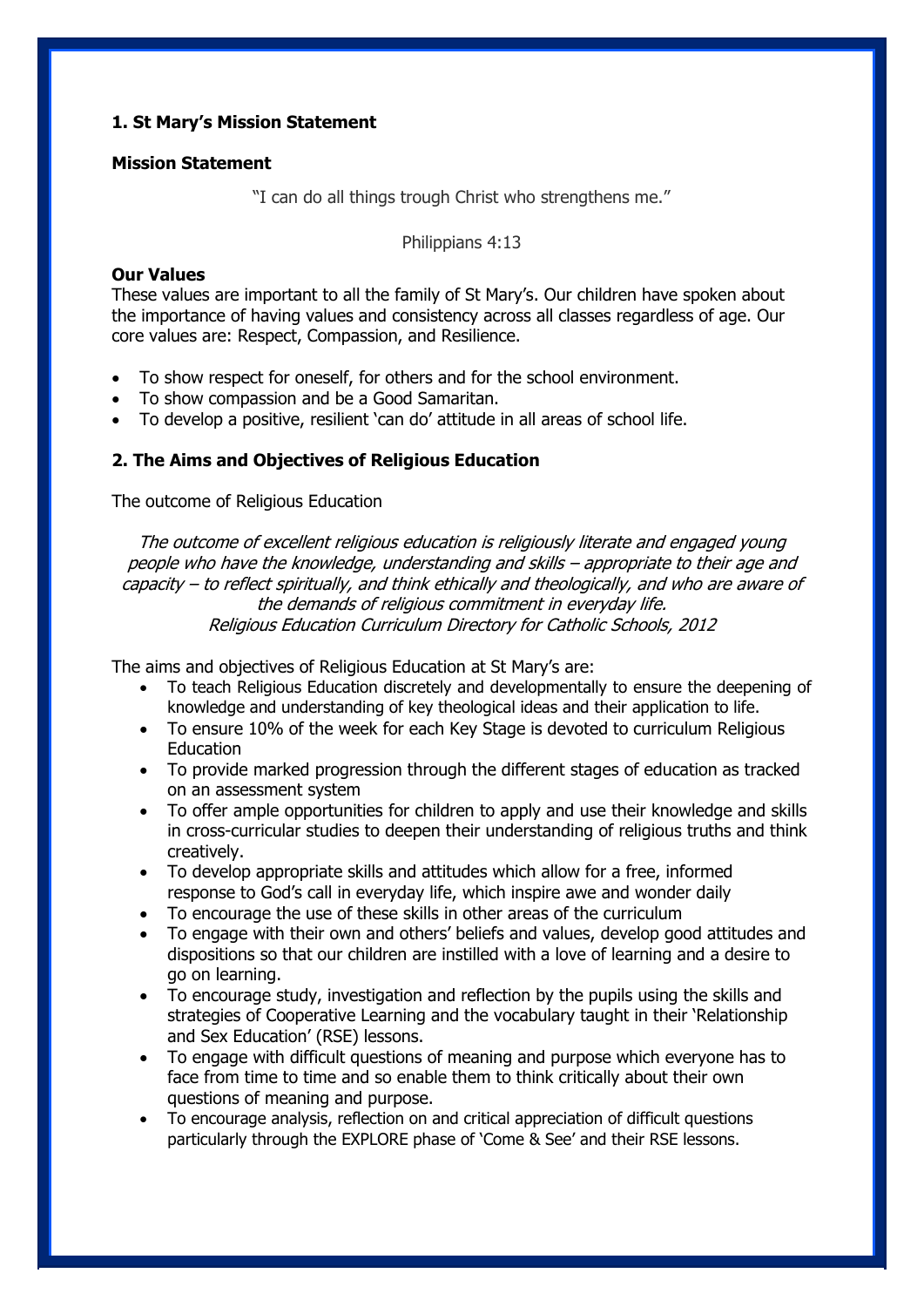- To offer our children a sense of self-worth through their experience of belonging to a caring Christian community and an awareness of the demands of religious commitment in everyday life
- To give unequivocal support to our pupils through the management of St Mary's

# **3. The Religious Education Programme**

To fulfil our aims and objectives we use the 'Come and See' programme of Religious Education recommended by the Archdiocese of Liverpool, introduced in September 2012 and revised in 2017. This forms the basis of Religious Education within our school.

The aim of this programme is to explore the religious dimensions of questions about life within the Catholic tradition. Links are made with the pupils' own experiences and with universal experiences. Other world faith traditions are also explored and reflected upon. For all children the programme will raise questions and provide material for reflecting on their own experiences. It will help them to explore the beliefs, values and way of life of the Catholic tradition, and where appropriate, of other faith traditions.

Religious Education in schools is to be regarded as an academic discipline with the same systematic demands and the same rigour as other disciplines. It must present the Christian message and the Christian event with the same seriousness and the same depth with which other disciplines present their knowledge. However, it should not simply be regarded as one subject among many, but should be the key element in an inter-disciplinary dialogue. Religious Education Curriculum Directory

Central to the Come and See programme are three basic human questions and three Christian beliefs that are the Church's response in faith:

- Autumn: Where do I come from? LIFE CREATION
- 
- Summer: Why am I here? PURPOSE REDEMPTION

• Spring: Who am I? DIGNITY - INCARNATION

The three doctrines of Creation, Incarnation and Redemption express faith in God as Trinity: Creator, Saviour, Spirit; and personal: Father, Son and Holy Spirit: the Holy One whose love gives life to all (Creation); who makes all holy (Incarnation) and whose purpose is to draw all men and women into one, universal family of God (Redemption).

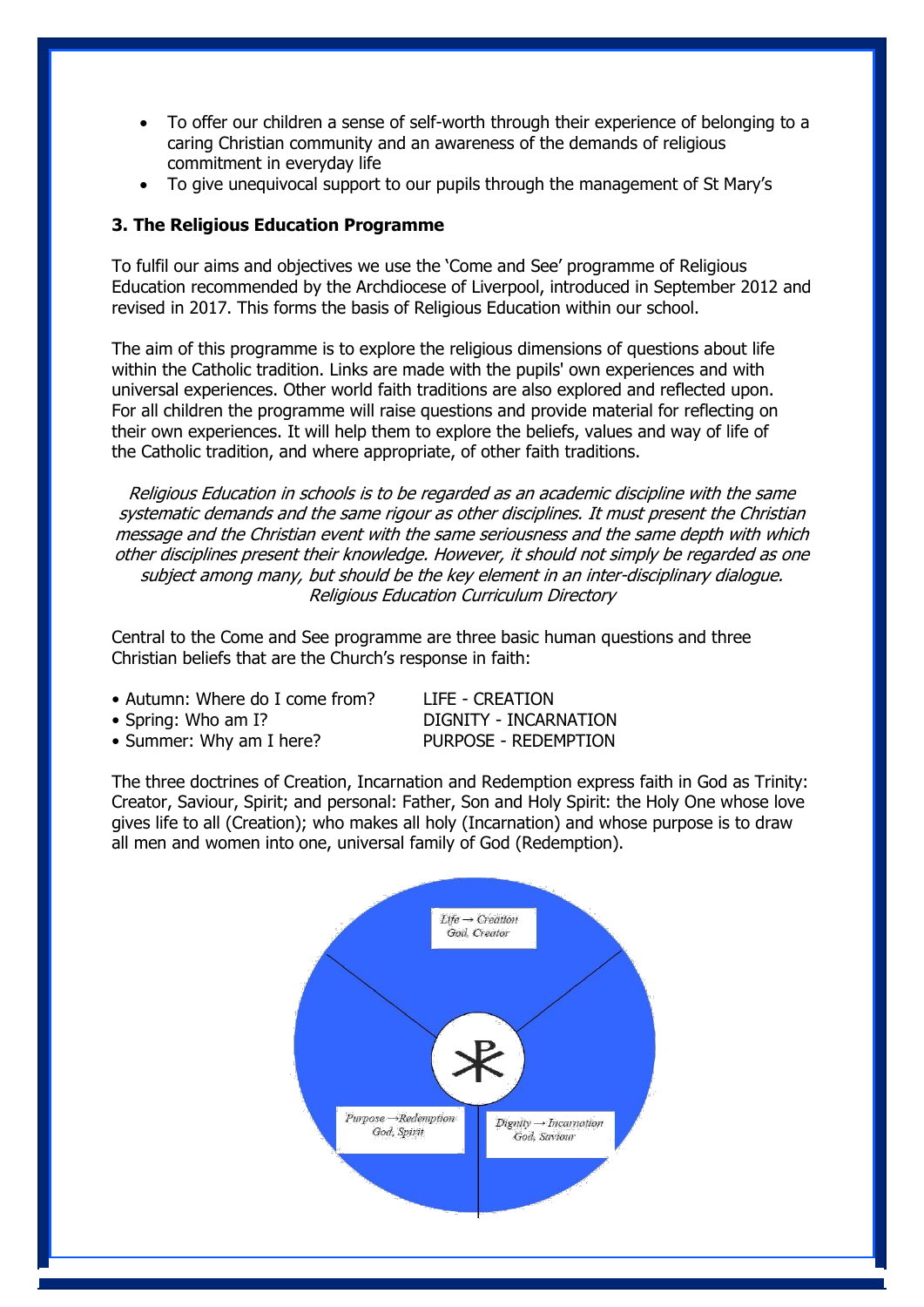In 'Come and See' these big questions are considered in the light of the scripture and tradition of the Church, as expressed in the documents of the Second Vatican Council and the catechism of the Catholic Church which drew its strength and inspiration from that council.



#### **Themes:**

Come and See is developed through three themes based on the documents of the Second Vatican Council, which are gradually explored each term in greater depth.

#### **Community of Faith – Church Themes:**

Autumn: Family – Domestic Church Spring: Community – Local Church Summer: World – Universal Church **Celebration in Ritual – Sacrament:** Autumn: Belonging – Baptism / Confirmation Spring: Relating – Eucharist Summer: Inter-Relating – Reconciliation. **Ways of Life – Christian Living Themes:** Autumn: Loving – Advent / Christmas Spring: Giving – Lent / Easter Summer: Service – Pentecost.

#### **THE PROCESS**

The process for delivering the Come and See has three distinct stages:

- Explore
- Reveal
- Respond

#### **EXPLORE**

The teacher helps the children to begin to look at and focus on the experience within their own lives – concerning themselves, their relationships and their world. In this way the children are led to a deeper understanding, clearer vision and the discovery of significance and value of the experimental events of everyday life.

This will involve:

- Exploring experiences through, story, music, drama, dance, art
- Investigation
- Story telling
- Consideration for the big questions
- Discussion
- Becoming aware of the questions raised
- Reflecting on significance of these experiences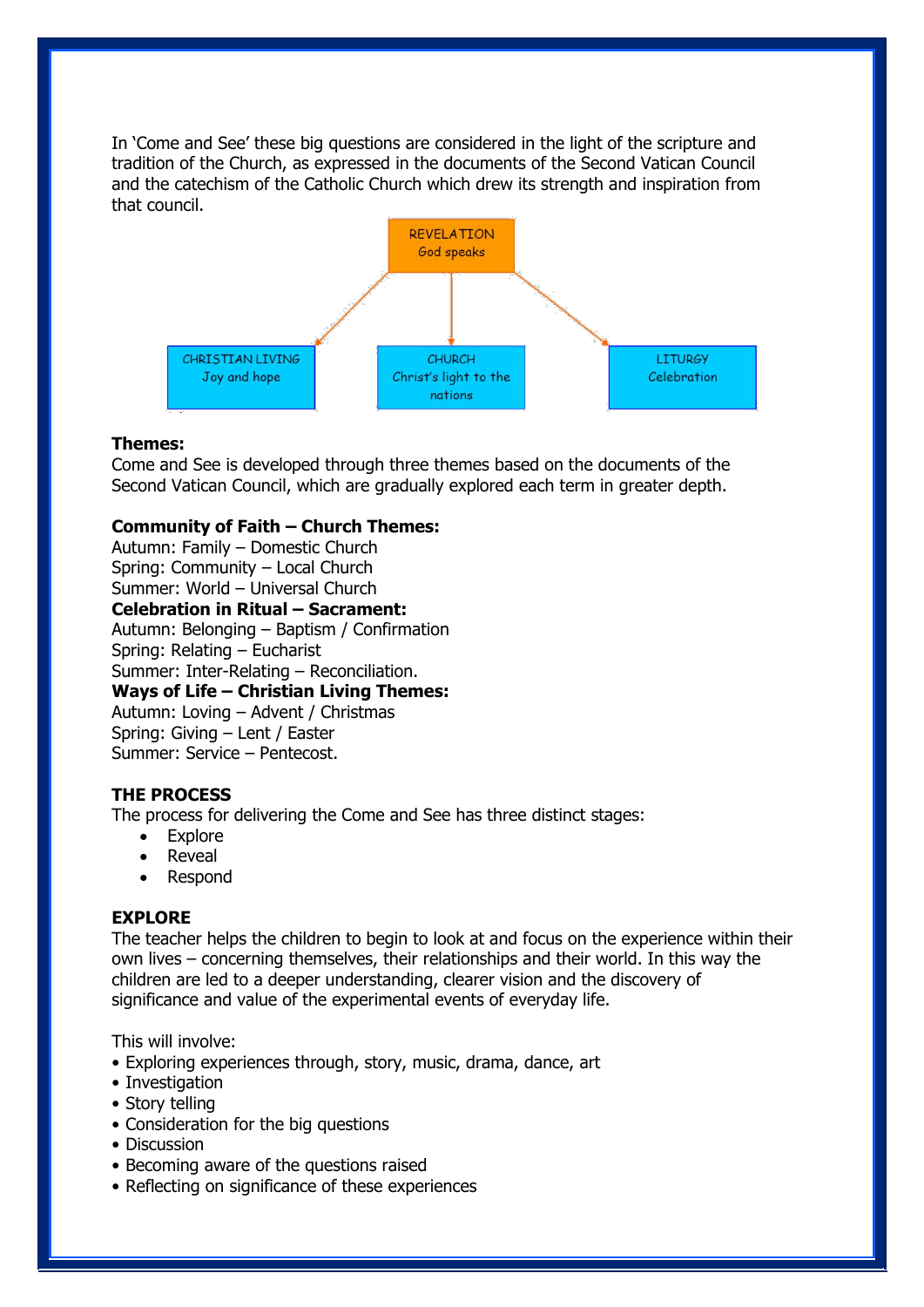## **REVEAL**

Reveal is at the heart of the process. The teacher and the children together discover the Christian understanding of the mystery of the Trinity; Father, Son and Holy Spirit. They explore the mystery of human life as revealed in the person, life and gospel of Jesus Christ. It involves learning about scripture, the teaching of the Church, prayers, rites, psalms, hymns and other expressions of Christian faith and the lives of outstanding Christians.

The process of delivery will involve:

- Meeting new knowledge of religious education
- Developing an understanding of this new knowledge
- Reflecting on the wonder of the mystery
- Gathering information and collecting facts connected with this knowledge
- Researching, collating and classifying
- Becoming aware of the questions raised
- Working with problems and grappling with puzzling experiences
- Exploring what leads to understanding and meaning
- Asking questions and discussing
- Exploring in practical and creative ways through story, drama, writing, poetry, song, dance, music, art, ICT and service of others
- Making links between Christian understanding and the shared life experience
- Valuing life experiences
- Acknowledging and respecting differences
- Being open to new perspectives

# **RESPOND**

This is split into three sections.

**(1) Remember**. The children will respond by remembering and celebrating all that they have learnt. This new understanding will enable them to make a personal response in their daily lives. This part begins by reflecting on what the children wonder about. This is followed by providing the opportunity for the children to remember what they have understood and learnt.

**(2) Rejoice**. The children will be involved in the planning of and taking part in a celebration of their new learning. The celebration will have the four main elements: **GATHER:** How the children will begin

**WORD-LISTEN:** To some scripture read or enacted

**RESPONSE:** The children respond to their learning

**GO FORTH:** The children will take away a message

**(3) Renew**. The teacher will help each child to make an individual response, to hold on to and make their own, what they have understood of the topic. The children will think about how they can apply their learning to their lives.

Children will respond by **remembering and celebrating** what they have learnt in order to hold on to a way of expressing their new understanding.

# **4. Planning**

At St Mary's we implement the Bishop's requirement of 10% of curriculum teaching time: i.e. 2 hours and 15 minutes at Foundation & Key Stage 1 and 2 hours and 30 minutes at Key Stage 2. This time allocation is distributed across the weekly timetable, ensuring quality time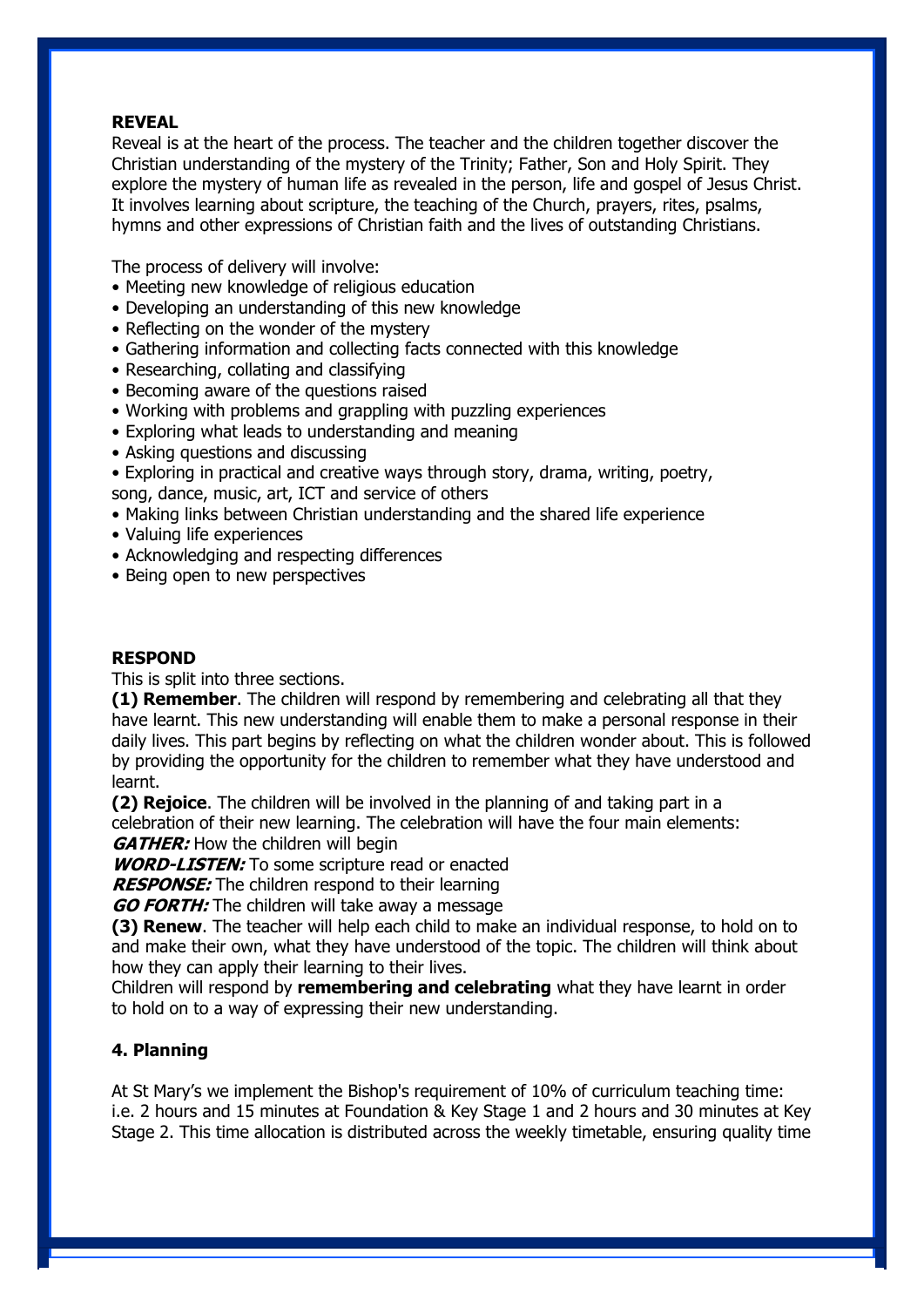is given for effective teaching and learning. This does not include additional time allocation for collective worship, assembly and hymn practice.

The whole school follows the themes addressed in Come and See, through individual year group topics, on a yearly cycle. Each theme of Church, Sacraments and Christian Living occurs each term. This approach ensures continuity and progression through each of the themes and builds upon prior learning.

#### **OTHER FAITHS**

In the autumn term and summer term, one week is given to the exploration of another faith. Children are taught to respect people of other faiths and to recognise that God is at work in them. They are introduced to the background and beliefs of people of other faiths so that prejudice and misunderstanding can be overcome at an early age. Come and See provides materials for each year group from Reception to Year 6. Each year children learn about Judaism and Islam/Hinduism/Sikhism

At each stage of the 'Come and See' programme there are:

- Clearly stated learning objectives
- Key words
- Driver words which allow for pupils to work according to their different abilities.
- A selection of experiences and differentiated activities for each of the learning intentions
- Achievable learning outcomes

#### **THE SACRAMENTS AND THEIR PREPARATION**

The sacraments are taught and revisited through the 'Come and See' programme each year of a child's school life.

The Archdiocese of Liverpool guidance is that Sacramental Preparation takes place in Year 4. To help enable this, guidance materials are shared with Year 3 parents in the summer term, informing every one of the 'With You Always' programme of Sacramental Preparation that takes place in the various parishes, beginning in the Autumn Term of the children's Year 4.

All St Mary's children who have received their sacraments that academic year come together for a school celebration in the Summer Term.

I hope that the Lord will give Christian families the faith, the freedom and the courage necessary for their mission. If family education rediscovers the pride of its leadership, many things will change for the better, for hesitant parents and for disappointed children. It is time that fathers and mothers return from their exile and reassume fully their educational role. We hope that the Lord will give parents this grace: not to exile themselves from the education of their children.

And only love, tenderness and patience can do this.

Pope Francis offered these words of encouragement for parents and their educational mission in the family, 20th May 2015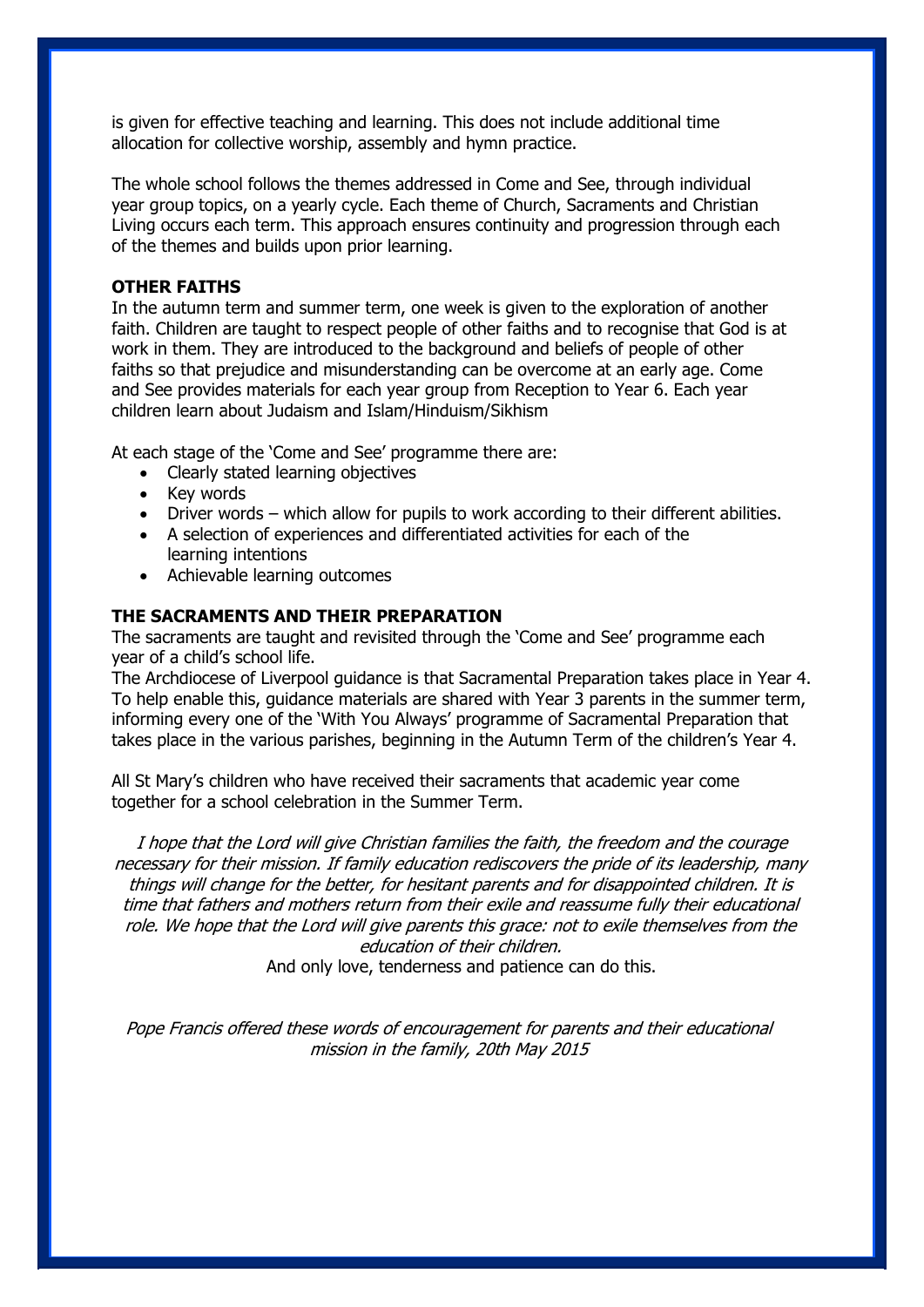# **PLANNING**

# **Long-term planning**

Each topic takes approximately four weeks to deliver and teachers will allocate approximately 10% of curriculum time for Religious Education. This is indicated on class timetables.

# **Medium-term planning**

The R.E Coordinator will provide each class teacher with a termly planner. This indicates the topics to be covered, the start and finish dates as agreed in collaboration with all staff at weekly meetings and any special events or feast days which occur during the weeks of the topic. This will also indicate any assessed topics.

# **Short-term planning**

All class teachers will be provided with a medium term planner, which they will then use:

- To allocate time for each learning outcome to be achieved.
- To plan the topic to ensure achievement of the three leaning outcomes.
- To select appropriate activities for the whole class or groups of children.

• To indicate the children to be assessed: the whole class, groups or individuals and the activities chosen for the assessment.

# **Foundation Stage Approach**

Religious Education makes an active contribution to the areas of learning outlined in the curriculum for the Foundation stage:

\* Religious Education

But also

- \* Personal development and Mutual understanding
- \* Language and Literacy
- \* Mathematics and Numeracy
- \* The World Around Us
- \* The Arts
- \* Physical Development and Movement

The Foundation stage classes have RE Floor Books, complemented by their Learning Journeys, where the children's progress is recorded and celebrated. Teaching takes the form of whole class activities, adult directed group work and continuous provision.

Each year group plans topics together, across the two forms, using their year group 'Come and See' teacher handbook and resources from the Come and See website. Planning is recorded on an agreed template: see Religious Education on the shared drive. Attention is paid to the use of the Driver Words to move children's learning and understanding forward.

Reference is made to the 'Come and See and Relationships & Sex Education' document so that possible links are planned for.

For music enrichment teachers refer to the 'John Burland Come and See correlation' overview.

## **Differentiation**

As with all areas of the curriculum, we follow the school's policy on equal opportunities for all our members of the school community in terms of gender, race, culture and academic ability. The purpose of differentiation in Religious Education is:

- To enable children to succeed in the set task or activity
- To challenge children appropriately

• To enable children to recognise and celebrate their achievement in Come and See, a variety of activities are provided to meet the differing needs and abilities of children.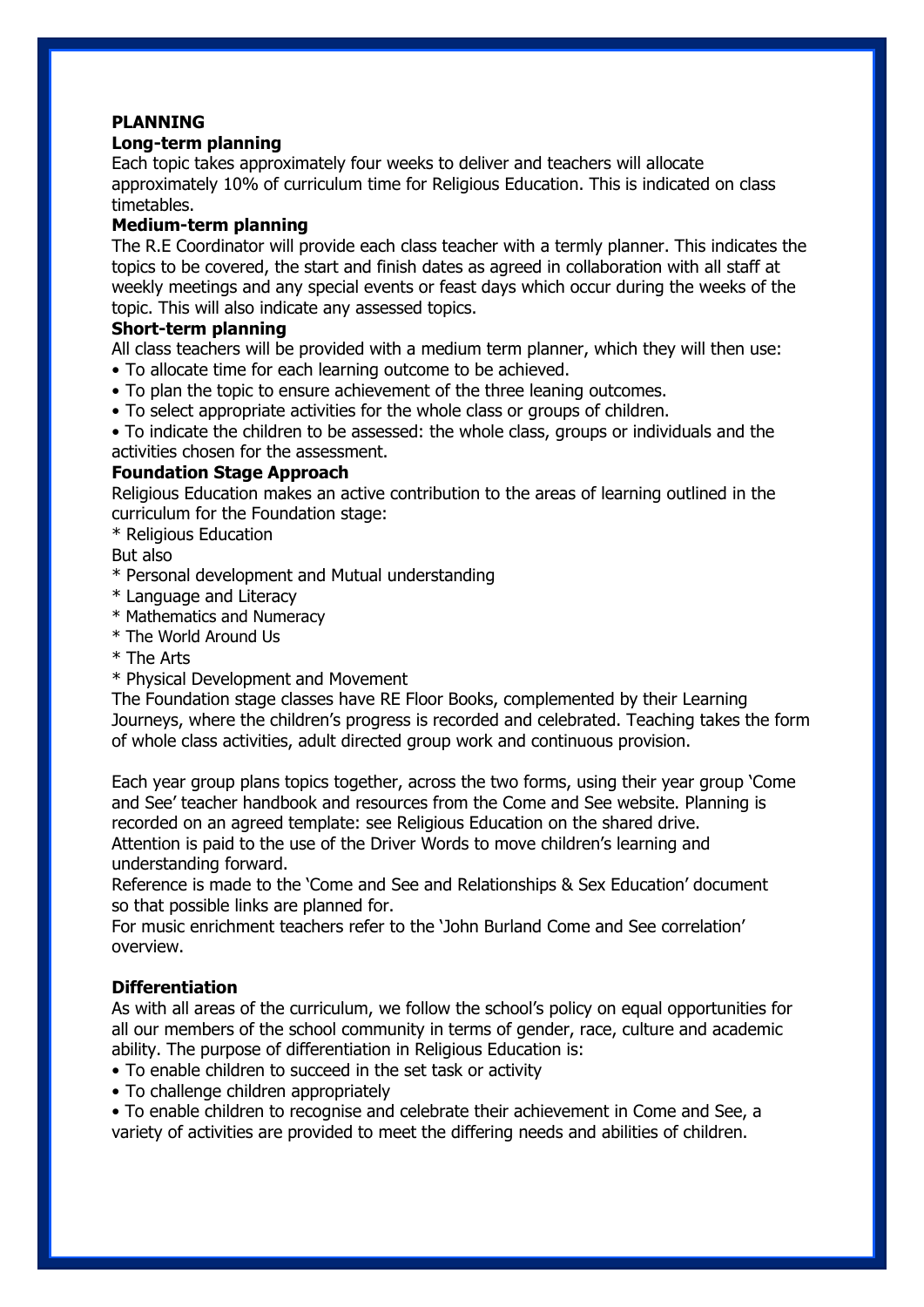# **Display**

A topic display, or Learning Journey (working wall), offers evidence of pupil achievement and also celebrates this.

# **DRIVER WORDS**

Words to drive your learning forward…



# **5. Assessment of Achievement**

As professionals, we want to ensure that we provide the best Religious Education for all children.

"Excellence in religious education then will be characterised by a clarity of succinct religious learning objectives and of key content, by appropriate methodologies, rigour, richness of resources, achievement of identified outcomes and accurate methods of assessment". Religious Education in Catholic Schools May 2000 - a statement from the Catholic Bishops' Conference of England & Wales

Teachers are continually making informal professional assessments of individual pupils, becoming aware of a pupil's level of understanding and growth in skills by observing their ability to:

- listen
- ask relevant questions
- respond to questions
- interact with others
- To be still
- To understand
- To remember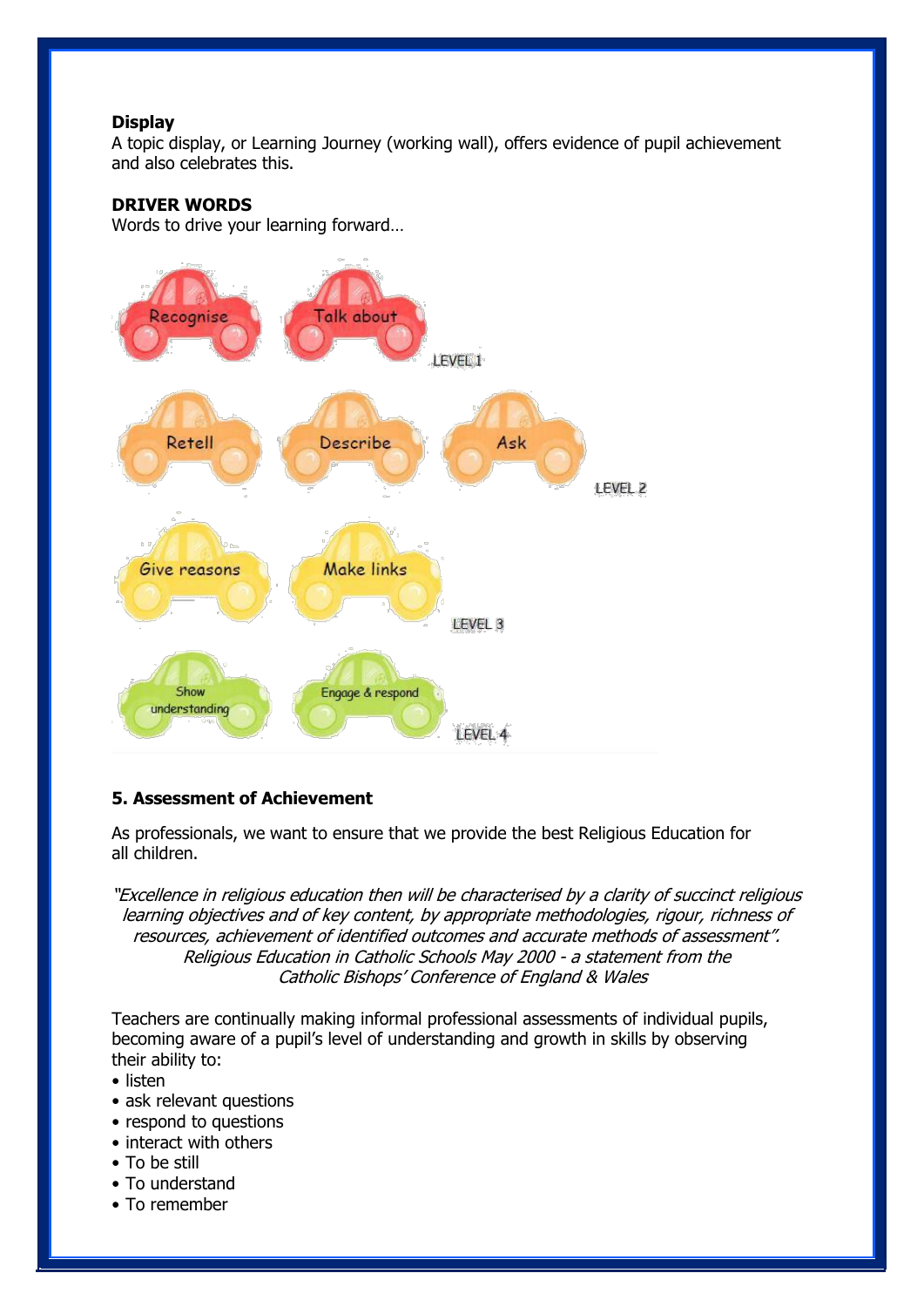This assessment establishes what pupils know, understand and can do. It does not assess faith or the practice of faith.

## **Informal assessment**

This can take the form of observations of children engaged in tasks, observations of their contribution to classroom displays, end of topic reviews and marking of their written work, as indicated in the school marking policy. A note will be kept on planning of those children achieving above or below expectations. (These notes are then used to inform future planning.)

#### **Formal assessment**

One topic per term will be formally assessed. Reception to Year 6's formal assessments will be based on end of topic expectations and attainment levels, each theme is assessed formally twice throughout EYFS, Key Stage 1 and 2.

In each Topic, teachers are offered brief summaries of what children can be expected to know, understand and be able to do. They provide support for the tasks of differentiation, assessment, recording and reporting. Teachers will record their observations on the assessment system.

Foundation stage children can assess using class/group concept mapping but will also keep a portfolio of annotated work from each assessed topic, including photographic evidence. After each formal assessment staff will assess them using the new Standards in Religious Education. These are then recorded in the excel document.

Staff will give Miss McCormack and Mrs Grange 10 pieces to moderate. These 10 pieces all need context sheets and will be put together in a whole school portfolio.

# **As we are in a time of change from levels to end of year expectations, we are following the guidelines from Liverpool Archdiocese. These are as follows:**

- The standards show the END OF PHASE and the END OF YEAR expected standards. From EYFS TO 'A' Level.
- The standards framework focuses on key Religious Education skills.
- The framework does not cover all the content of Religious Education Curriculum Directory.
- Pupils meeting the different standards within the framework will have a broader range of knowledge and skills than those being assessed against in the framework.
- We should continue to report to parents on the broader range of Knowledge and Skills from the Come and See Programme.
- The Standards are not a formative assessment tool: they are not intended to guide individual programmes of study, classroom practice or methodology.
- Teachers should assess individual pieces of pupils' work in line with their Archdiocesan and school's own assessment policy and not against the frameworks.
- At the end of the year and phase teachers should make a judgement against the Standards based on their own assessments of pupils' work.
- Teachers need to base their judgement on a broad range of evidence, which will come from day-today work in the classroom. This could include Religious Education work evidenced in other areas of the curriculum.
- Teachers may also consider a single example of a pupil's work to provide evidence for multiple statements.
- Teachers should be confident that pupils have met the standards preceding the one at which they judge them to be working. However, they are not required to have specific evidence for that judgement. Pupil's work which demonstrates that they are consistently meeting a standard, shows that they are working above preceding standards.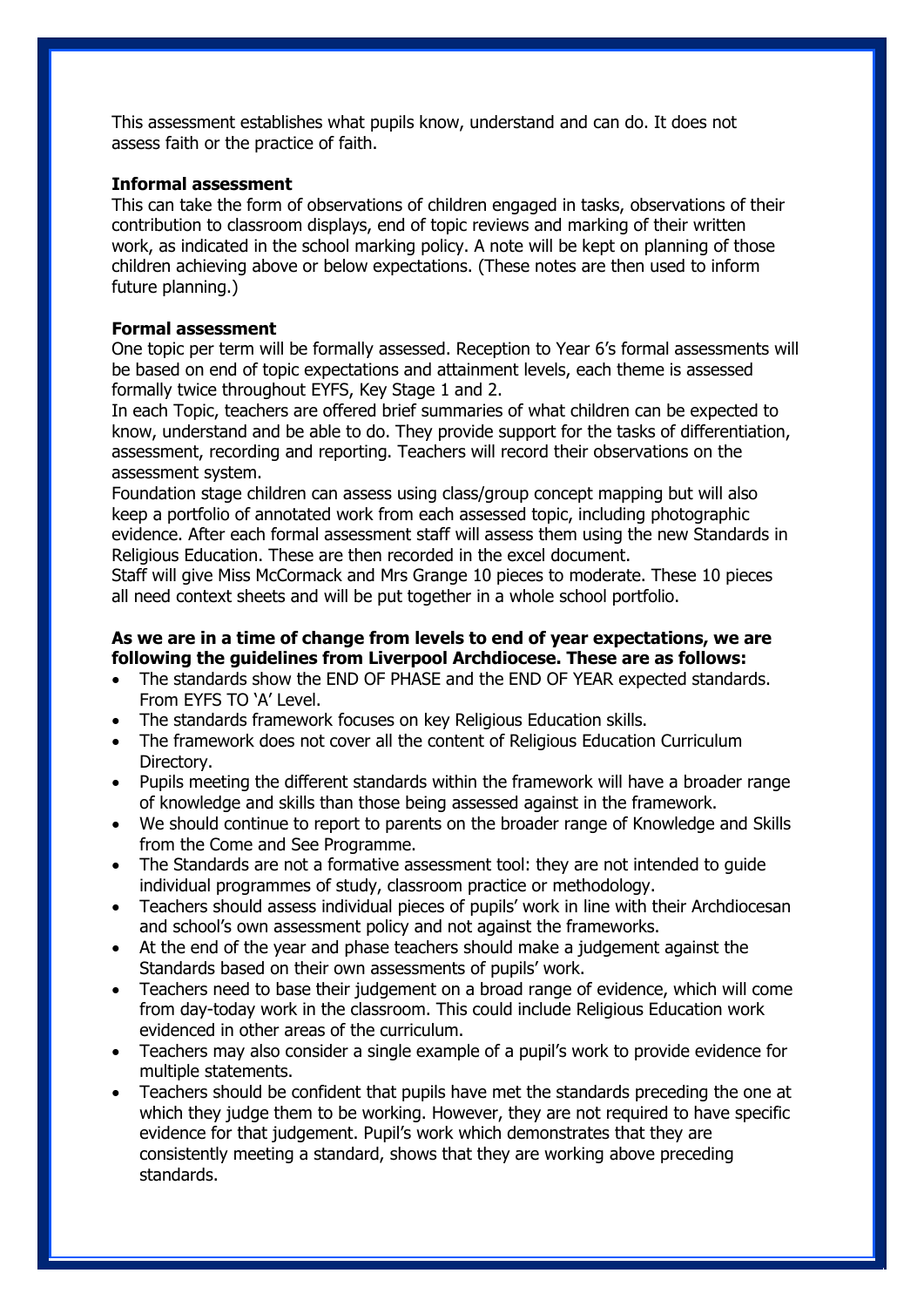# **6. Recording**

Recording in Religious Education recognises the distinct nature of the subject, provides evidence of achievement and may involve the pupils in self-assessment and dialogue with the teacher. It can take many forms:

- Notes from observations
- Comments written on pupils' work

• Visual evidence e.g. PIC Collages of children's activities, photographs of displays, portfolios.

• Children's self-assessments.

Recording provides evidence of and celebrates the individual's achievement. Links to 'Relationship & Sex Education' through their 'Come & See' learning are evidence in children's individual RSE lessons are recorded at the back of their books.

# **7. Reporting**

Reporting in Religious Education is a natural part of teaching and is integral to the learning process. There are four dimensions to reporting in R.E.

- It provides feedback to pupils on their achievements and progress.
- It informs colleagues of the achievement of pupils and areas studied by the class.
- It informs parents of children's progress and achievement.
- It informs governors, parish and external agencies about the Religious Education provided.

The process of reporting includes: end of year reports, parent's evenings, lists of topics covered, Catholic Life of School section on the website and items in the school newsletter. As well as this, parents are encouraged and welcome to enquire about the progress and achievements of their children.

# **8. Evaluation of teaching**

The Religious Subject Leader:

- Monitors a sample of planning and pupil's work, across all the stages, each term as part of the formal assessment process
- Religious Education forms part of the school's Observation of Teaching Monitoring plan
- Children's work is scrutinised as part of the school's scrutiny of work programme
- Resources are evaluated yearly by teachers who then inform the Religious Education Coordinator of any requirements.

# **9. Evaluation of learning**

Through the Come and See programme children are encouraged to evaluate their own learning, particularly through the Respond stages of each topic. The following questions enable the children to critically assess their own understanding at the end of each topic:

- What do I now understand?
- What have I thought about?
- What have I enjoyed in this topic?
- Was there anything I didn't enjoy?
- Is there something new I might now try?
- Is there something that puzzled me?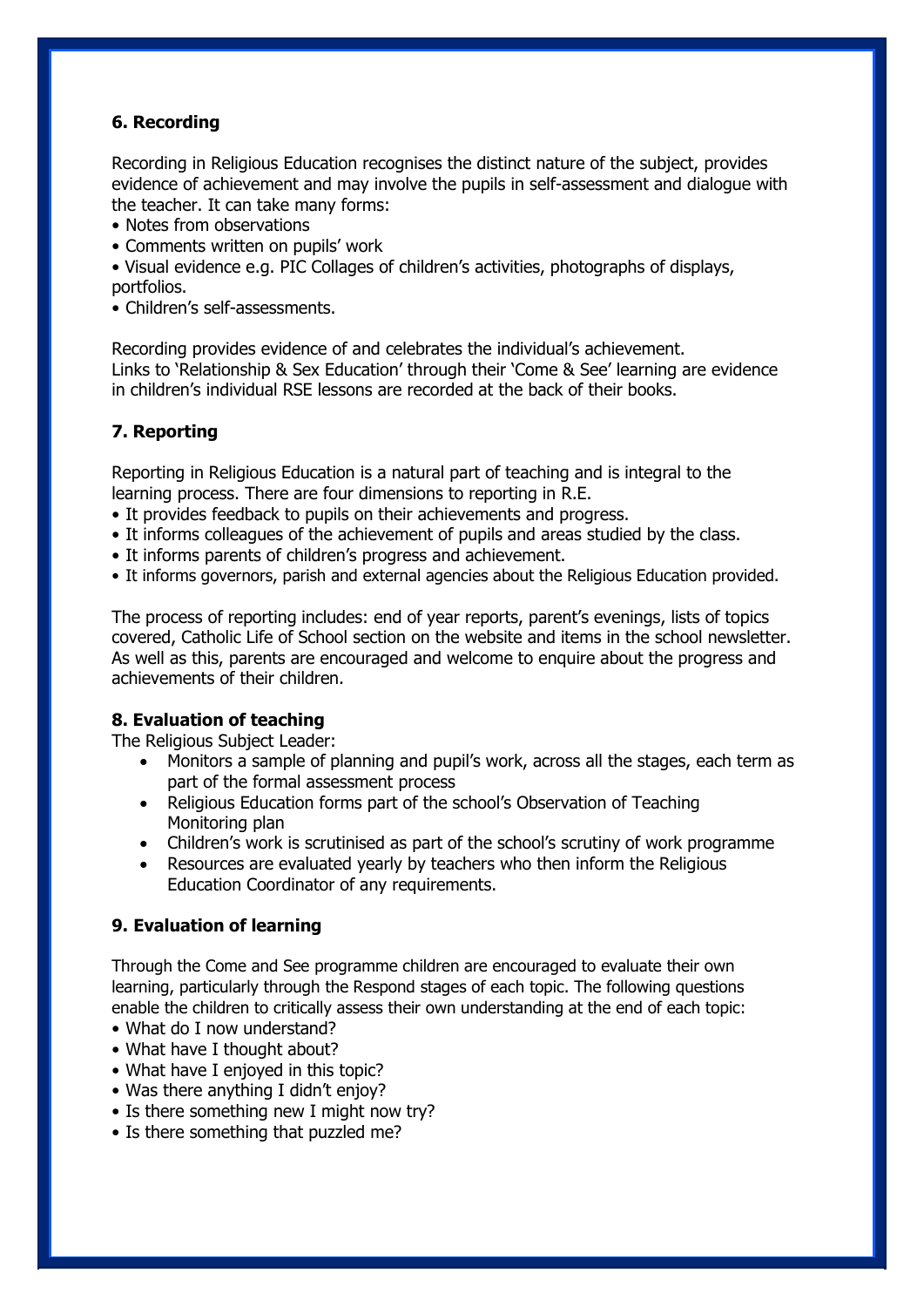Each term the Religious Education Subject Leader reviews the work and planning from a variety of year groups. This will focus on;

- Marking
- Standards in comparison to other core subjects
- Coverage matching time allocated
- Continuity and progression across the year groups
- Differentiation
- Range of teaching styles

Displays/working walls are regularly observed and the appropriate use of resources checked. The biggest contribution to evaluation of teaching is made by self-evaluation, year group partner's evaluation and staffroom discussion and sharing of good practise.

#### **10. Staff Development**

#### **Staff Development/Communication**

The Religious Education coordinator has attended Archdiocese-led Inset courses and Coordinator Meetings. Time has then been allocated during staff meetings for the dissemination of information from these meetings.

Members of staff attend RE Inset and CCRS courses offered by the Archdiocese. At the beginning of each topic, year group teachers meet to discuss, plan and share ideas and resources. During these meetings, full use is made of the 'Come and See for Yourself', teacher's resources found on the website. In this way, teachers focus on the Christian theology contained within each topic. Having focused their own minds teachers can more fully participate in the topic, thus enabling children to reach a greater understanding. At this stage, the celebratory aspect of the topic can be decided upon.

#### **11. Staff Induction**

#### **Staff Induction**

All new colleagues are guided through this handbook and the Come and See materials appropriate to their year group. They are made aware of resources available and encouraged to ask for help and support whenever needed. Whenever possible, new colleagues attend 'New to Come and See' inset offered by the Archdiocese.

#### **12. Resources**

The most vital resource within our school is our committed Christian staff. All class teachers are responsible for the direct teaching of Religious Education and all members of staff are committed to fostering a warm, caring ethos within the school. Each teacher has their own login to the Come and See internet resource materials. All staff have access to a range of resources to enable them to deliver the Come and See scheme effectively.

# **13. Relationship of Religious Education to the whole curriculum**

Religious Education is the core subject at St Mary's and underpins all other teaching. Collective Worship Refer to our policy for Collective Worship At St Mary's we follow the Archdiocesan 'Collective Worship – Guidance for schools', which states: